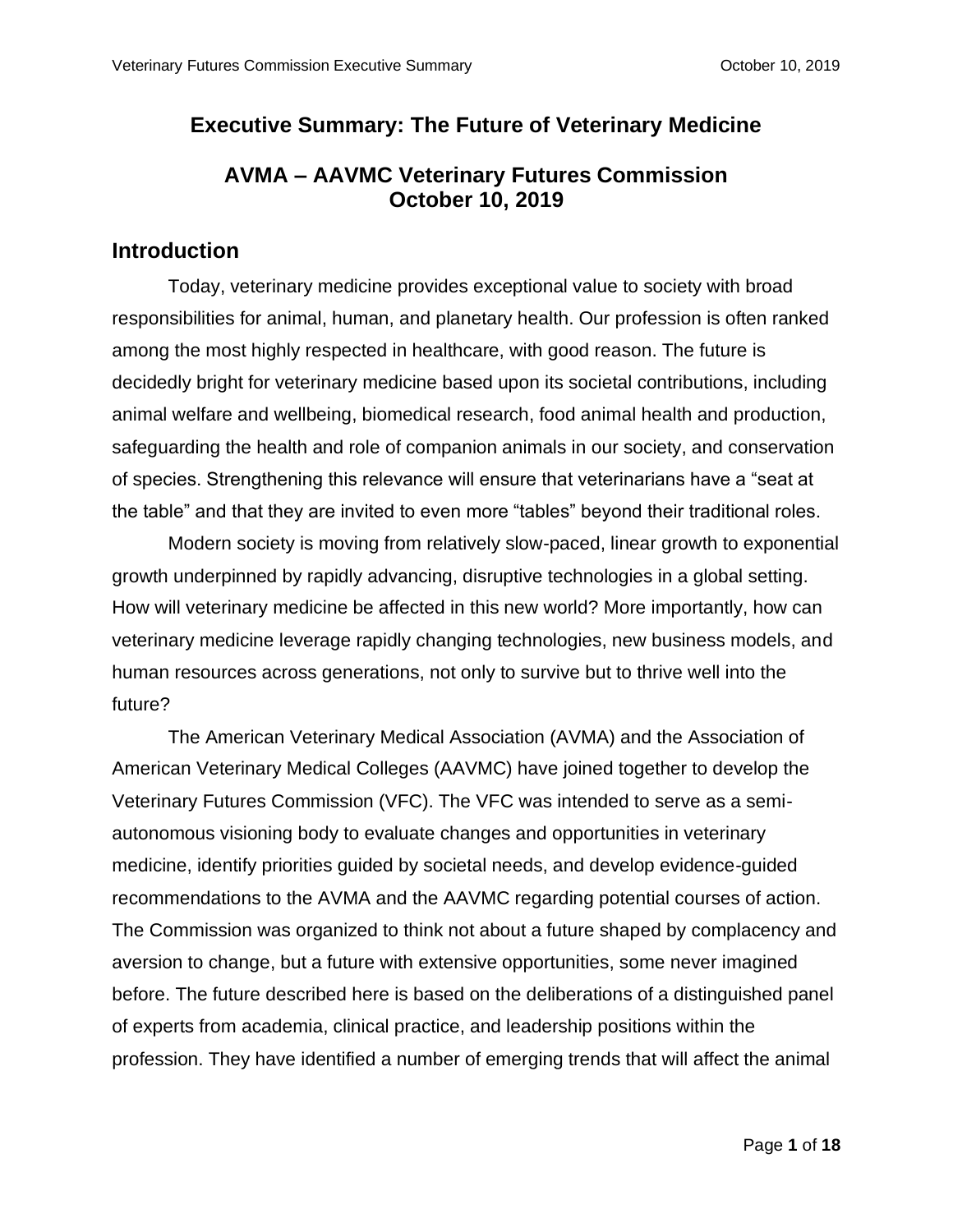health industry during the next generation and have offered some recommendations for adapting to and leveraging these pathways to the future.

There are real risks to the profession if we fail to adapt to meet future challenges. The following outcomes could result, if we allow our future to be dictated by events rather than taking a proactive approach to managing change:

- The preeminent role that veterinarians play as the leading experts in animal healthcare and wellbeing could be eroded.
- Alternative sources of animal medical care could displace the veterinary clinician as the primary option for animal health solutions.
- Primary care veterinary practice could move from a medical authority to a technical provider of commoditized services.
- Veterinarians could have a diminished level of influence affecting animal agriculture, science, research, public policy, and animal health generally.
- The profession could no longer be seen as an attractive career option for aspiring healthcare professionals.

At the same time, there are tremendous opportunities to lead the profession into a more sustainable future by embracing the societal, technological, and environmental disruption that is occurring.

- The veterinary profession can establish a professional culture that adapts to change, inspires innovation, and builds an entrepreneurial mindset.
- Veterinary medicine can expand its influence as a trusted leader and valued partner in protecting animal, human, and planetary health.
- We can develop continually evolving, innovative models of education that are competency-based and learner centered to promote lifelong learning and facilitate the acquisition of new knowledge and skills.
- We can improve access to care and penetrate underserved markets by leveraging technology, promoting team-based care, and employing a wide range of business models, from large corporate practices to individual ownership.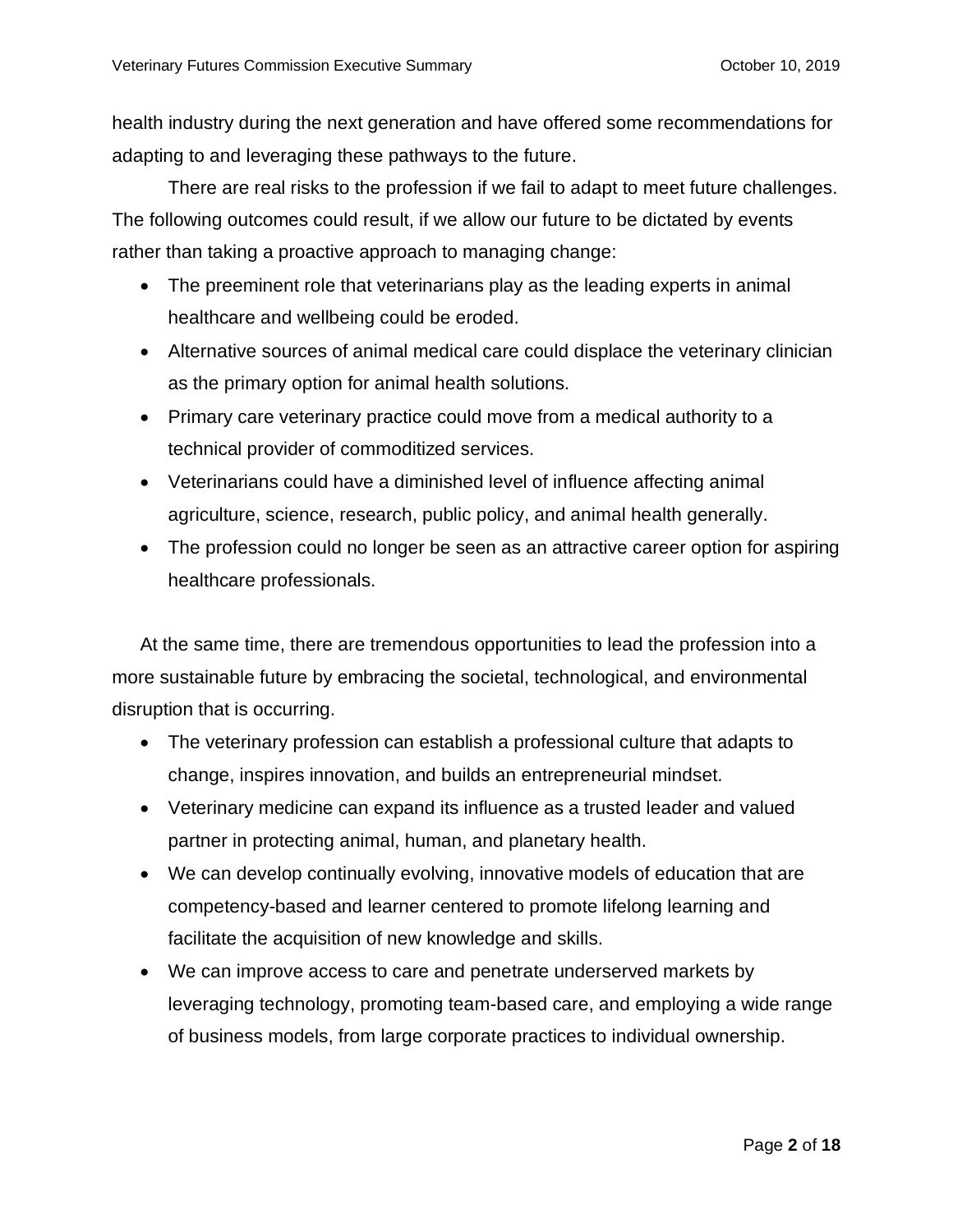• We can recruit a more diverse group of top quality applicants with a wide variety of backgrounds and experiences that will be able to imagine and implement different, novel approaches to solving complex global challenges.

To facilitate a meaningful dialog, a collegial sense of mission, and a free exchange of ideas, the panel met in four face-to-face working sessions over the course of a year. While *the Future of Veterinary Medicine* focuses principally on trends within the U.S., a recurring theme of this report is the global impact of veterinary medicine and the importance of a unified approach to managing our future across geographic boundaries.

# **Culture and Professionalism**

The veterinary medical profession enjoys a position of trust and respect in society. Veterinarians are seen as highly qualified healthcare providers devoted to safeguarding the wellbeing of animals and contributing to our food security while also serving our clients competently with integrity and compassion. This is because veterinary medicine has a values-based culture. The foundational values of our profession are described in the *Veterinarian's Oath*, the *Principles of Veterinary Medical Ethics*, and the mission and vision statements of the AVMA and the AAVMC.

The importance of shaping and defining the culture of veterinary medicine cannot be overstated. Although cultural transformation is the responsibility of leadership, it takes a shared commitment from all members to make it effective. The future culture of the veterinary profession, including defining and identifying the behaviors and values required to shape that culture, begins with those in leadership positions within our professional organizations and academic institutions.

Cultural structure and transformation are almost entirely within our control. Stated another way, we determine the values and behaviors that enable us to embrace, influence, and adapt to whatever "futures" will emerge. Exponential advances in technology are driving the increasingly rapid pace of change in healthcare; therefore, one of the most important cultural behaviors necessary for our profession to thrive is for veterinarians and veterinary leaders to adapt to change with a sense of urgency.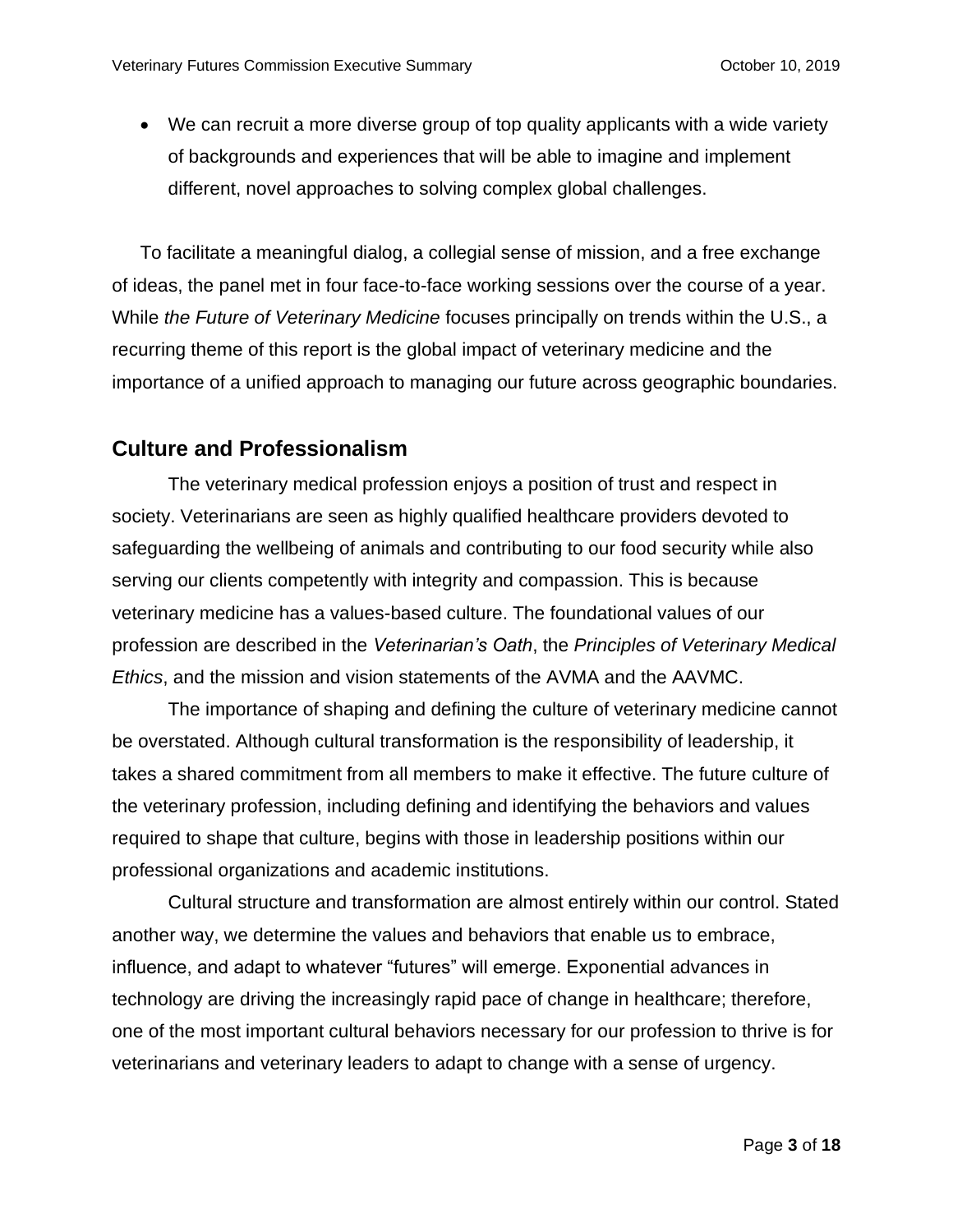#### *Diversity is an essential component of our professional future*

There is solid evidence of the tangible and verifiable benefits that can be achieved by engaging multiple stakeholders with many different backgrounds, experiences, and perspectives when working to solve complex problems. Research has demonstrated that more diverse teams make better decisions and more diversity in the workplace results in greater profitability and value creation. It is essential for the future success of our profession that we have a diverse pool of veterinarians to support a wide range of stakeholders and career paths.

The definition of diversity is broad and includes a number of factors, such as race, ethnicity, gender, sexual orientation, gender expression, socio-economic status, age, physical ability, religious belief, political belief, educational background, geographical location, marital status, and work experiences.

Veterinary medicine has been traditionally male dominated; however, today more than 80% of veterinary students are women. This trend will result in continued cultural shifts and pragmatic adjustments within the profession.

Understanding and leveraging generational differences will advance the future of veterinary medicine in a positive way. Millennials own more pets than other generations and may consider their pets as starter families. Some millennials choose pets over children as their permanent families. Generation Z will substantially influence how we all live and work. They will contribute to the exponential power of new trends, products, and services to reach and reshape generations. They will exploit their traits as selfstarters, self-learners, and self-motivators to make their mark on the world.

Growing numbers of U.S. veterinary school applicants are choosing to attend international veterinary programs to broaden their global perspective. National veterinary organizations of many countries are already opening the lines of communication, sharing ideas, and actively collaborating. The global One Health movement will continue to unite the healthcare professions in recognition of the inextricable link among animal, human, and environmental health and will engage a broad range of organizations, industries, and government agencies.

Veterinarians will deeply understand that a culture of individual well-being is not selfish; rather, it is essential for professional and personal success. Recognizing the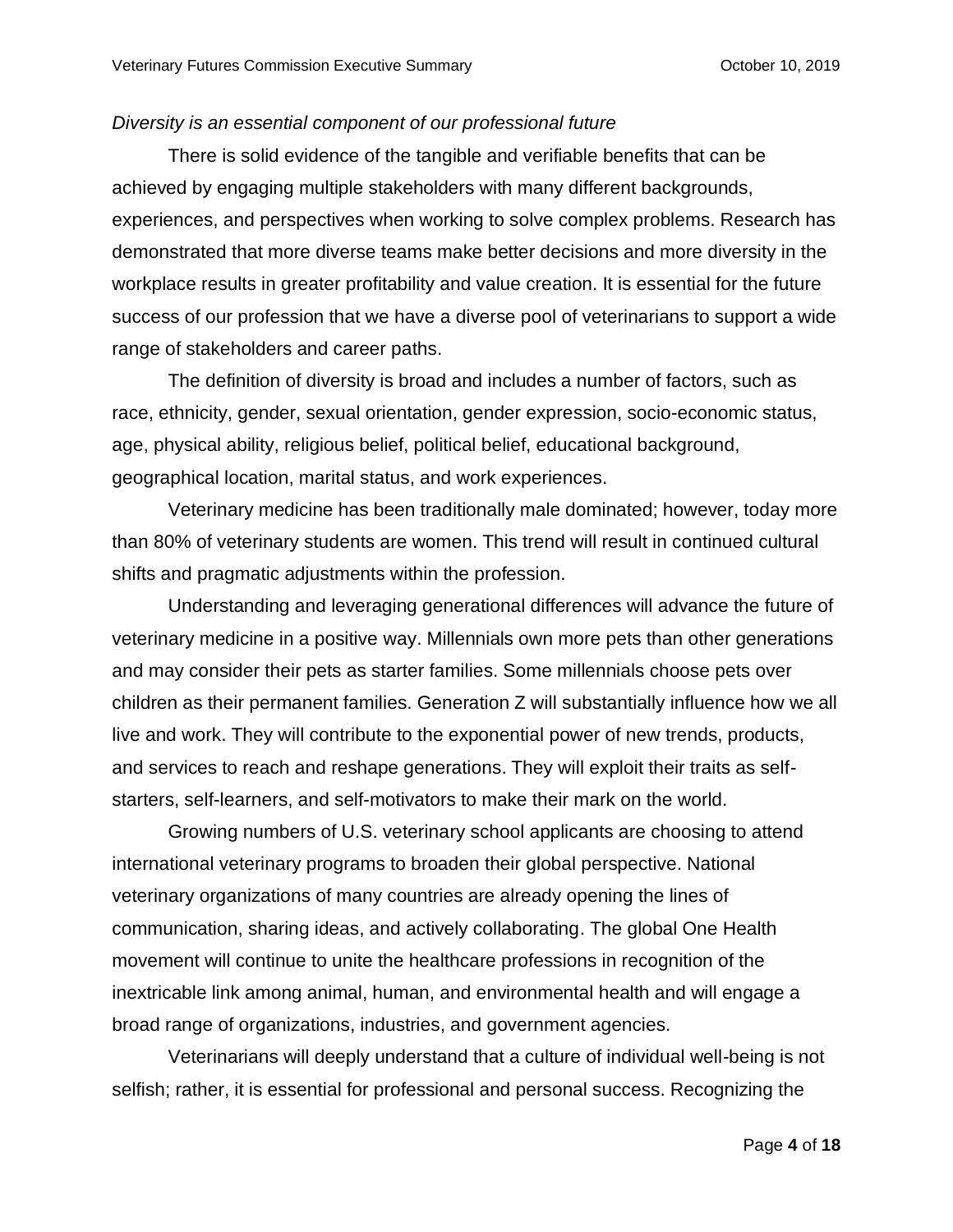importance of the holistic health of the profession, through self-care and support, veterinarians will be more capable of helping others.

The importance of strong, capable veterinary leadership to impact the profession, its culture, and its future will only escalate over time. Institutions where leadership roles will prove critical for effective influence include clinical practices, academic institutions, veterinary and other nonprofit organizations, animal health industries, government, and entrepreneurial groups.

### *Intrinsic aspects of professional culture*

The following characteristics and emerging competencies will define our professional culture in the future:

- Ethical reasoning, compassion, empathy
- Emotional intelligence (EQ), adaptability quotient (AQ)
- Intellectual curiosity, lifelong learning, continuing professional development
- Creativity, innovation, entrepreneurialism, growth mindset
- Critical thinking, problem solving, systems engineering
- Leadership, teamwork, intraprofessional collaboration, team-based care

### *Extrinsic aspects of our professional culture*

The following behaviors directed at external stakeholders will become even more critical in the future:

- Interprofessional and multidisciplinary collaborations
- Digital competence, data literacy, technological familiarity
- Cultural competency and humility
- Understanding, accepting, and leveraging generational differences
- Global mindset and perspective
- Civic engagement and public policy development
- Focus on animal welfare and environmental stewardship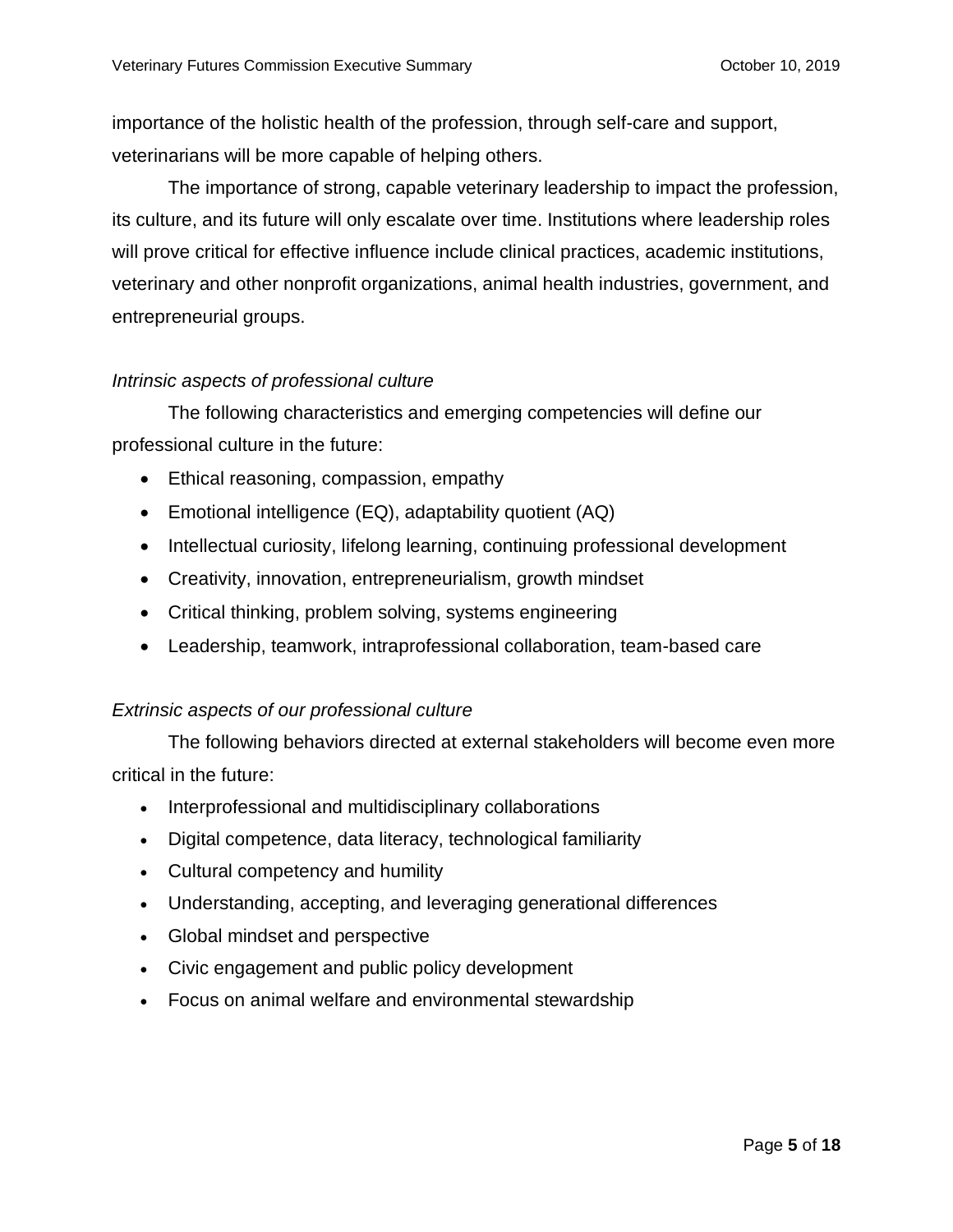### **Veterinary Healthcare Delivery**

As a profession, we need to develop sustainable models of delivery that ensure as many animals as possible have appropriate access to quality medical care. Currently, there are millions of animals that are not receiving the level of care they should for a variety of reasons, such as owner's financial or physical ability to provide care and location in remote areas. While pet ownership is increasing, patient visits to companion animal clinics are declining, a factor that undercuts compliance.

Future models of healthcare delivery will likely change how animal patients, including companion animals, livestock species, and other animals, receive care in ways that expand the scope of services provided and fundamentally change how veterinary medicine is practiced. Large corporate practices have the potential to increase efficiency through economies of scale and, along with progressive, independent practices, improve health outcomes by providing unparalleled levels of personalized medicine. Other targeted types of practices and innovative access modalities will likely emerge to provide issue-targeted care for lower-income and remotely located individuals. Artificial intelligence, machine learning, and predicative analytics will assist veterinary healthcare providers to meet patient, client, and practice goals more effectively by improving accuracy, enhancing decision-making, and increasing the probability of desired outcomes.

As new technologies evolve almost every aspect of veterinary healthcare will be affected. Technologies applied to health monitoring will increase the availability and accuracy of diagnostic tools and patient data will change the way care is provided. Better access to more easily utilized in-home and on-farm diagnostics, improvements in communication speeds and tools, and the maturation of virtual reality will converge to provide veterinary professionals the ability to connect remotely with clients and patients in a manner that allows clinical services to be competently provided irrespective of the actual location of the doctor and patient. This will help veterinarians and staff members improve efficiency, decrease costs, and minimize burnout, while simultaneously restructuring and improving the practice revenue paradigm. The quality and scope of veterinary healthcare will also expand by utilizing virtual, augmented, and extended reality.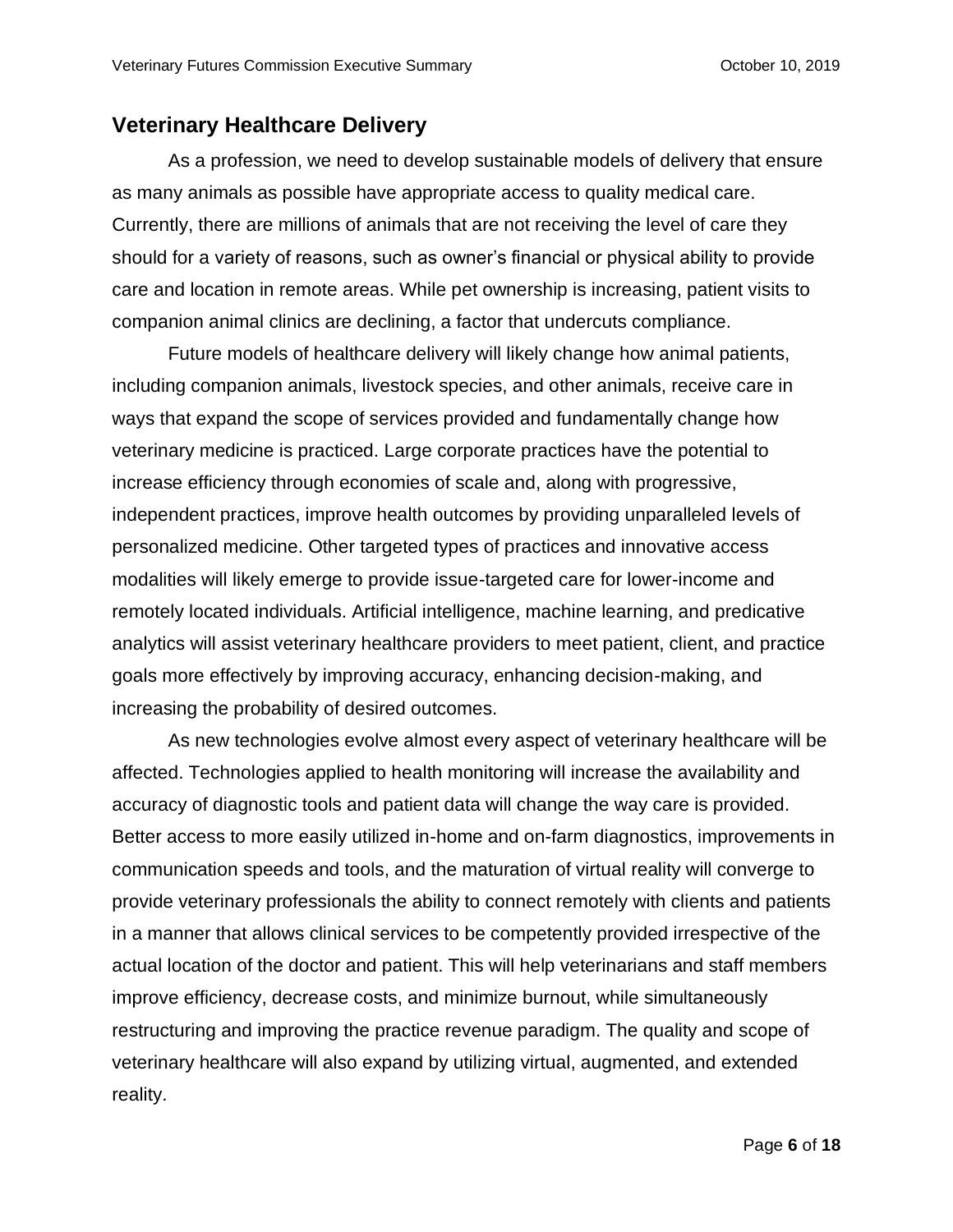As pet owners gain unprecedented access to information and assume greater responsibility for their pets' healthcare, it is likely that the veterinarian's role in making healthcare decisions for patients will shift from authoritative to consultative. Tech-savvy millennials already comprise a major animal owning group today and generations of pet owners to follow will certainly demand high-tech solutions for much if not most of the pet care they will seek. This trend will favor practices that are more technologically and temporally connected to animal owners.

The future veterinary healthcare system will move from collecting data to connecting, understanding, and translating data. This will require the digital enhancement and secure sharing capabilities of veterinary practice information management systems (PIMS). Evidence indicates that current PIMS have not yet reached the level of security required for internal and external protection of patient and client data. Current and future technological capabilities must allow for greater protection, security, and directed access.

It is likely that the integration between research and clinical medicine will dramatically change. Data from millions of clinical cases will become available for scientific research, and the timeline to deliver actionable data and new information to the clinician will be shortened. Structured and unstructured data hidden in fragmented medical record systems will be mined in real time and used as the driver of new, innovative, and timely investigative research to benefit veterinary healthcare.

These technical and societal expectations are not without challenges. The cost of veterinary medical education is high in relationship to entry level compensation. Work and emotional demands placed on the veterinary healthcare provider can create financial and psychological challenges to those working in the profession. The cost of animal ownership and veterinary care are a challenge for many clients, leading the veterinary profession to reconcile the cost of optimal care with the financial constraints of their clients on case-by-case basis. It is critical for the veterinary profession at all levels to expand efforts to help the public and clients grasp the value of the veterinarian and veterinary healthcare.

The veterinary profession will better leverage the entire healthcare team for the numerous benefits that result from team based care. Veterinarians who best utilize team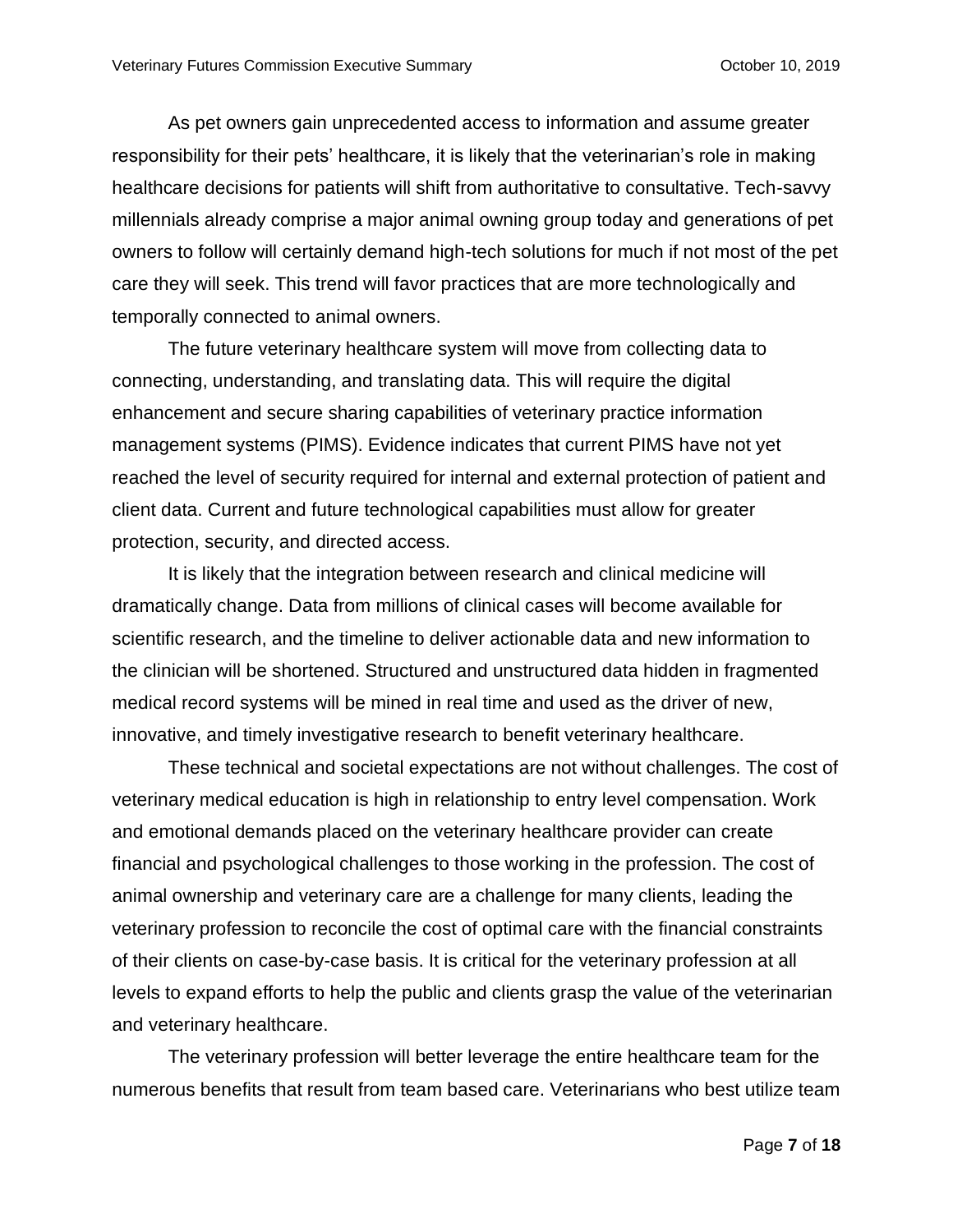members will be more efficient, effective, and profitable, while reaching more animals and experiencing less burnout.

### *Trends impacting the future of veterinary healthcare delivery*

- Exponential advances in technology will fundamentally alter healthcare delivery and will impact the veterinarian-client-patient relationship.
- Future veterinary healthcare delivery will give more healthcare management control to the pet owner, farmer, and producer.
- In-person clinical encounters in traditional healthcare settings will continue to be an important element of patient care and will be complemented with a more diverse range of technologies and digital interactions.
- Telemedicine will expand the reach and capabilities of the veterinarian to deliver care wherever the patient and client are located.
- Wearable monitoring systems will enable high levels of care in remote settings and enhance the quality of care, while also reducing or eliminating unnecessary hospital stays.
- New technology will enable earlier, more reliable disease detection, diagnosis, treatment, and continuous real-time monitoring.
- Patient medical records will be more efficiently created, maintained, accessed, monitored, and prudently shared for the collective good.
- State and federal licensing will ultimately accommodate necessary change in the interest of the public, animals, animal owners, and veterinarians.
- Artificial intelligence (AI) will be leveraged extensively to help veterinary healthcare organizations more effectively meet patient, client, and practice goals.
- Data will become paramount, valuable, and monetizable in ways currently not envisioned.
- Future technological advancements will increase individual productivity and potentially mitigate provider "burn out."
- Because student loan debt is high and current income for veterinarians who do not own their practice is relatively low (and, in some instances, not sustainable), creative solutions to student debt to income ratios will continue to be sought.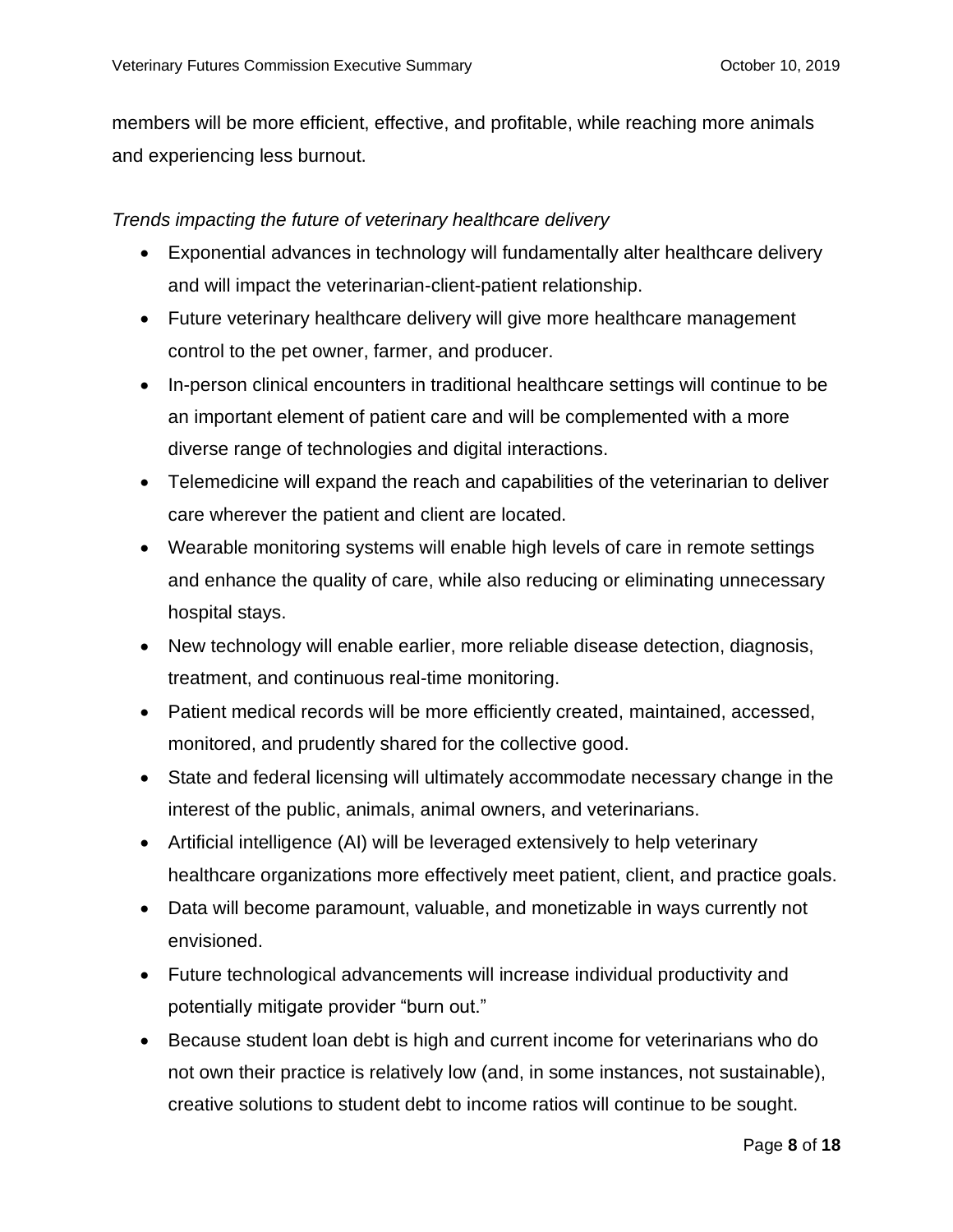- Professional education, continuing education, career advancement, and credentialing will change with innovative advancements.
- Novel financial models will be developed to reduce the financial friction and burden associated with providing high quality pet healthcare.

## **The Veterinary Role in Food Production**

The need for safe and efficient animal source food (ASF) production has never been greater. The average amount of harvestable milk, beef, pork, and poultry in the U.S. is at an all-time high, fueled by both national and global demands. The increasing value and expansion of the food animal supply means that the role of food animal veterinarians will almost certainly increase in importance to the livestock industries and the nation's food supply. It is essential that food animal veterinarians continue working with the livestock industries to identify and implement solutions that satisfy public scrutiny of livestock production, not only to ensure animal health and well-being but also to favorably affect consumer demand. Scarcity of natural resources, climate change, and increased regulation beg viable solutions.

Veterinarians may see less on-farm work and increasing emphasis on consulting and remote monitoring and care. Shifts in focus will continue into optimization of animal health for human nutrition, enhanced welfare practices to conform to consumer attitudes, integration with novel farming practices to reduce emissions, and broader knowledge of non-traditional areas like aquaculture and insects as a source of highprotein food. Food supply veterinarians must be knowledgeable about sustainable farming practices, herd health management, and control of infectious and zoonotic diseases. As sensor technologies, the Internet of Things (IOT), and protein production systems integrate, there will be increasing opportunities in the design, monitoring, and interpretation of data associated with food production and animal health.

The increasing frequency and severity of humanitarian emergencies involving food animals will also necessitate adaptation in skills. New applications of the veterinary skill set will be required through training in humanitarian response to emergencies and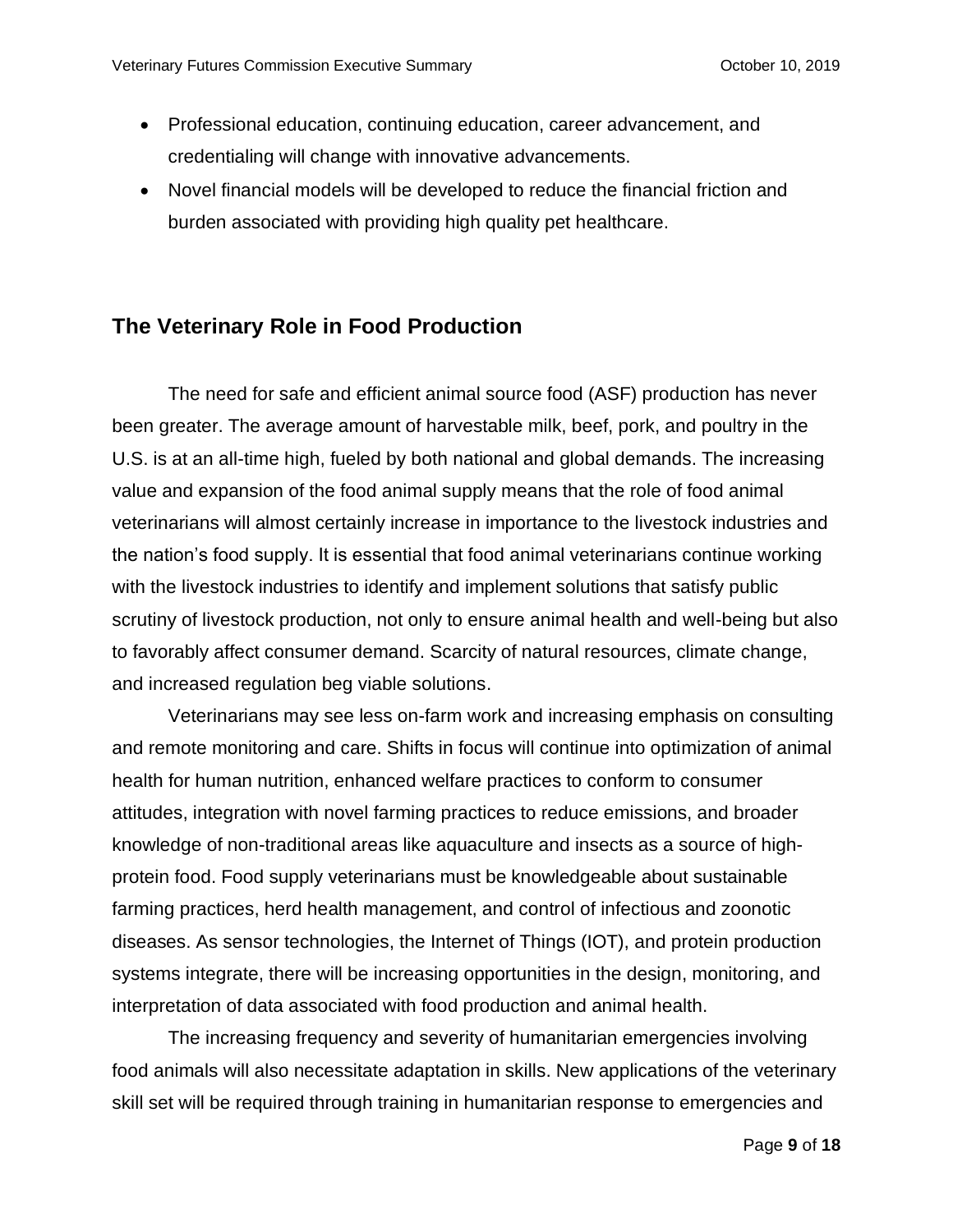disasters, like disease outbreaks, droughts, fires, and floods. Building research capacity in genomic improvements that enhance heat tolerance and disease resistance will also become increasingly important.

#### *Impact of consumer demand and societal views*

Almost one third of the world's farms are championing environmentally friendly production practices. Animal agriculture has a sharp focus today on sustainable intensification, the practice of increasing agricultural production while simultaneously protecting the environment*.* These trends are the result of several factors, including a desire to reduce potential negative environmental impacts of food production, human health issues such as obesity and hypertension, and societal concerns for animal welfare.

The production of non-ASF as an alternative to traditional protein sources could be disruptive to traditional livestock systems. Plant-based protein alternatives continue to improve in quality and become more widely available. Laboratory grown meat products use cell culture techniques to produce protein without the need for livestock rearing or slaughter. As these alternative sources of protein become more available and are able to be produced in adequate quantities, and if consumers see them as healthy, environmentally friendly choices, their use will likely increase. This is an emerging technology where veterinarians have a chance to demonstrate their value as experts in food production systems and nutrition. Failure to do so risks being excluded from the emerging non-ASF industry and relinquishing leadership to other groups, such as food scientists, dieticians, and commercial interests.

Veterinarians have an important role to play in providing evidence-based data to their clients about pet nutrition. Veterinarians and veterinary nutritionists will play an important role in educating owners about nutrition, as well as monitoring pets' health needs and health issues that might be related to pet foods. As consumers look for alternative food sources for their pets, the importance of veterinary nutritional expertise will continue to grow.

Of all the various future scenarios discussed in this report, the future of food remains one of the most complex, significant, and uncertain in terms of its impact on the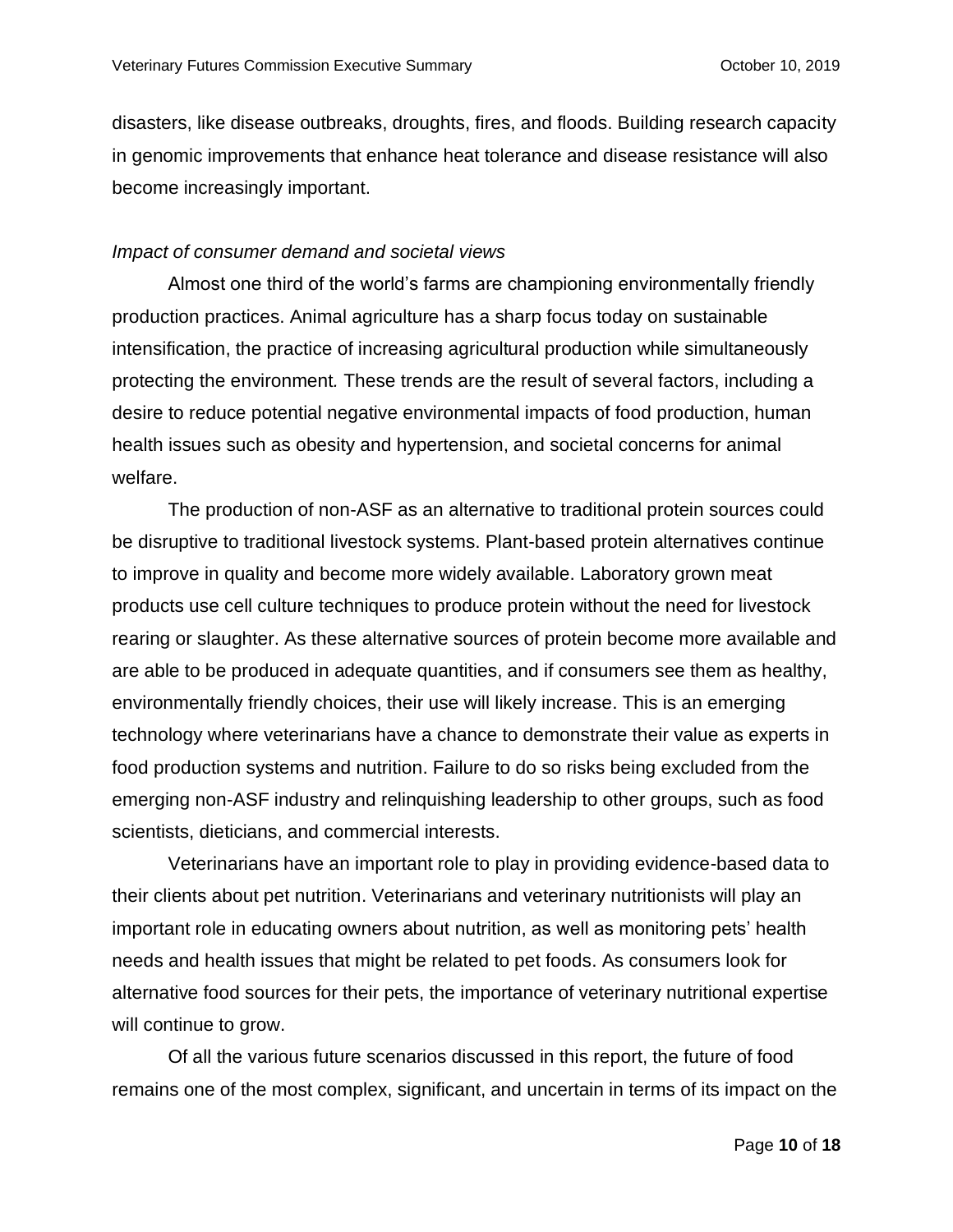veterinary profession. The global and domestic need for a growing supply of healthy, available, and affordable protein products is evident, but how the veterinary medical profession approaches this challenge is less clear and likely to come from a diverse set of approaches. Food animal veterinarians are a highly valuable resource for managing the complex systems associated with animal production. Veterinary schools must provide an adequate number of well-trained graduates needed to support protein consumption demands and prepare them to adapt to shifting consumer demands.

### *Trends affecting the future of ASF production and food supply veterinary medicine*

- Food animal veterinarians will increasingly need to be proficient with issues such as animal welfare and well-being, environmental regulations, clean water, sustainable intensification of agriculture, land-use regulations, trade access, dietary guidelines, and alternatives to ASF protein.
- The quality and quantity of alternatives to ASF protein will continue to grow and these products are likely to gradually command a greater market share in both the developing and developed world
- Together with soil scientists, crop geneticists, agricultural economists, and veterinary scientists, food animal veterinarians will be asked to address the global need to feed the expanding world population.
- Individual animal care will remain important, as healthy individuals make up healthy populations; however, individual food animal care will likely become increasing reliant on innovative technologies, large amounts of data, and remote monitoring capabilities.

# **Global Safety and Security with Veterinary Relevance**

Current trends show that there is a growing incidence of infectious and zoonotic diseases that put humans and animals at risk due to threats of disease outbreaks and global pandemics. This reality is driven by increased globalization and population connectivity, which enables diseases to reach widely dispersed populations at unprecedented speed. This area of professional emphasis will involve emergency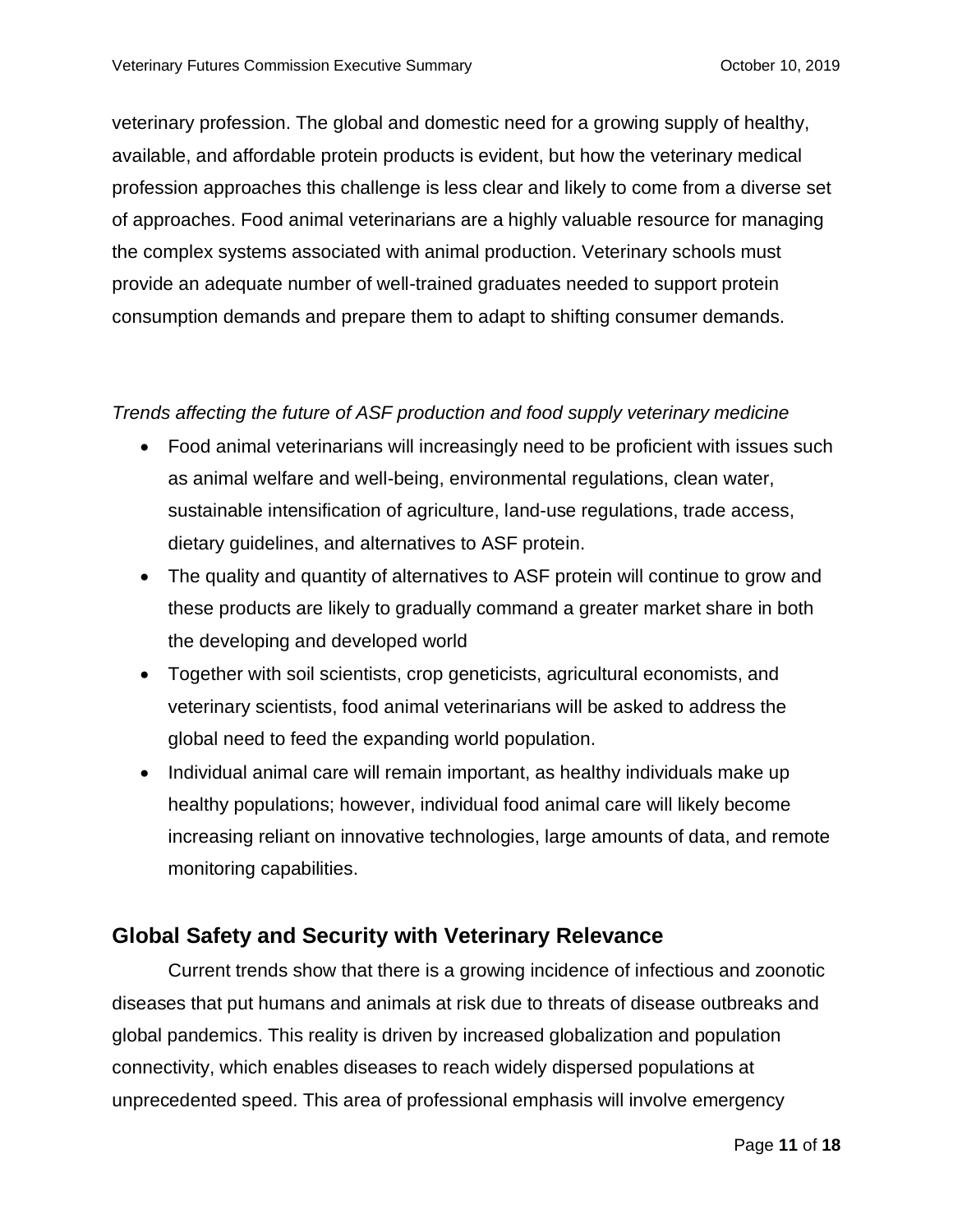preparedness and response, daily consumer inquiries into food safety, companion animal zoonotic risks, and transboundary animal diseases.

There is the disruptive potential for veterinarians to either expand or lose their already underutilized role in detection, prevention, response, and awareness of infectious diseases. Other health professionals have better positioned themselves to assume future roles involving infectious disease risk mitigation. Despite the unique expertise of veterinarians in comparative medicine, without intentional leadership, the veterinary profession could find itself replaced by public health and other capable professionals in the dialogue on infectious disease prevention and control. With intentional leadership, veterinarians could and should enjoy increasing inclusion in mitigating infectious disease outbreaks and preventing global pandemics.

Veterinarians will have a leading and potentially expanding role in antimicrobial stewardship. The FDA's Center for Veterinary Medicine (CVM) has recently developed a plan for reducing the prevalence of antimicrobial-resistant pathogens. The CVM plan has three goals, each of which is heavily reliant on veterinarians for its implementation:

- Align antimicrobial drug product use with the principles of antimicrobial stewardship.
- Foster stewardship of antimicrobials in veterinary settings.
- Enhance monitoring of antimicrobial resistance and antimicrobial drug use in animals.

#### *Training for the probable future of safety and security*

A reexamination of the basic veterinary education curriculum is necessary to include instruction on how data management intersects with infectious disease monitoring and reporting. Consideration should be given for reworking prerequisites for admission into veterinary schools to include less traditional coursework and greater emphasis on data management. Veterinary school curricula should include course work on digital competency, data analytics, and the importance of collaboration with data engineers and computer scientists.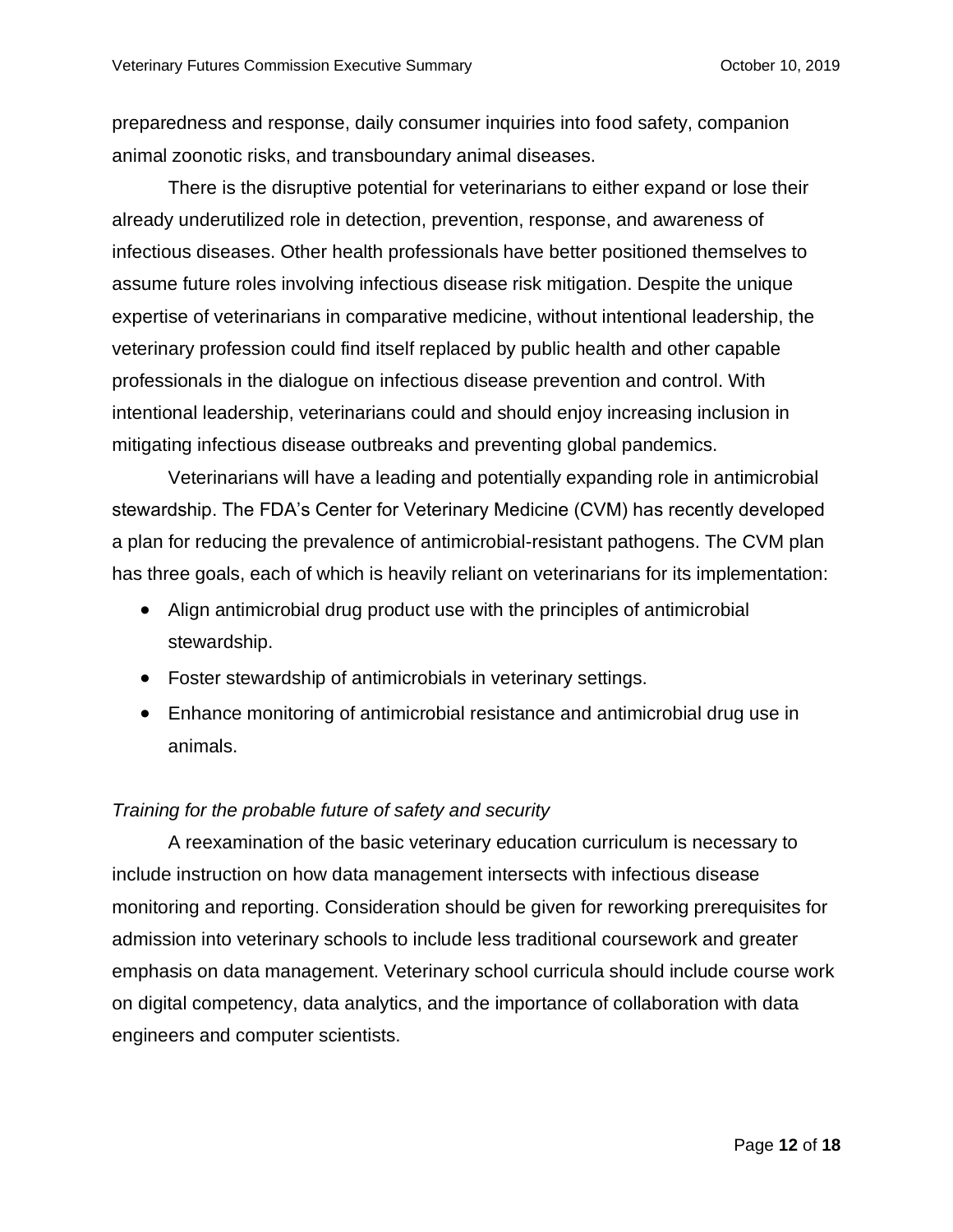# **Teaching and Learning**

Education at all levels is on the brink of radical transformation. There is an urgent need for the veterinary profession to invent, innovate, apply, and adapt our educational systems to utilize the latest teaching and learning technologies and methodologies available. Learners of today and tomorrow expect technology-rich, on-demand, peer-topeer, short duration, and active learning environments. Hands-on instruction as a central component of a culture of lifelong learning is becoming the norm.

Students expect and deserve a market-relevant educational experience, a pathway that specifically focuses on well-defined job choices. A key feature of these learning environments is rapid adaptability to accommodate newly emerging or blended professional skill sets. Accordingly, credentialing will focus on certifications given for sharply defined, practical skill acquisition, either in concert with or independent of degree endpoints. Stated another way, the learner of tomorrow will work, re-skill, work, re-skill, work, re-skill. The veterinary profession and veterinary academic institutions will adapt and evolve accordingly.

Professional medical education is shifting from a knowledge-based curriculum to a competency-based curriculum. The days of presenting facts in large lecture halls will be extensively supplanted by alternative approaches to instruction. These approaches will emphasize proficiency in data access and application, problem solving, innovation, and creativity. The professors of tomorrow will be conveners, organizers, and facilitators who are fully digitally capable, mobile, and consistently analyzing active data obtained from their students.

Currently available software already provides platforms for learners to experience rich, adaptive learning pathways and relationship driven learning. Virtual, augmented, and extended reality programs allow the learner to have quality educational experiences regardless of their location and proximity to the instructional source. Educating a workplace-ready graduate is more readily achievable, because students are not tied to a specific location. This allows them to interact with an instructor or integrate into a workplace virtually. This approach also supports connecting students and sharing educational content, instructors, and innovations among veterinary academic institutions locally to globally.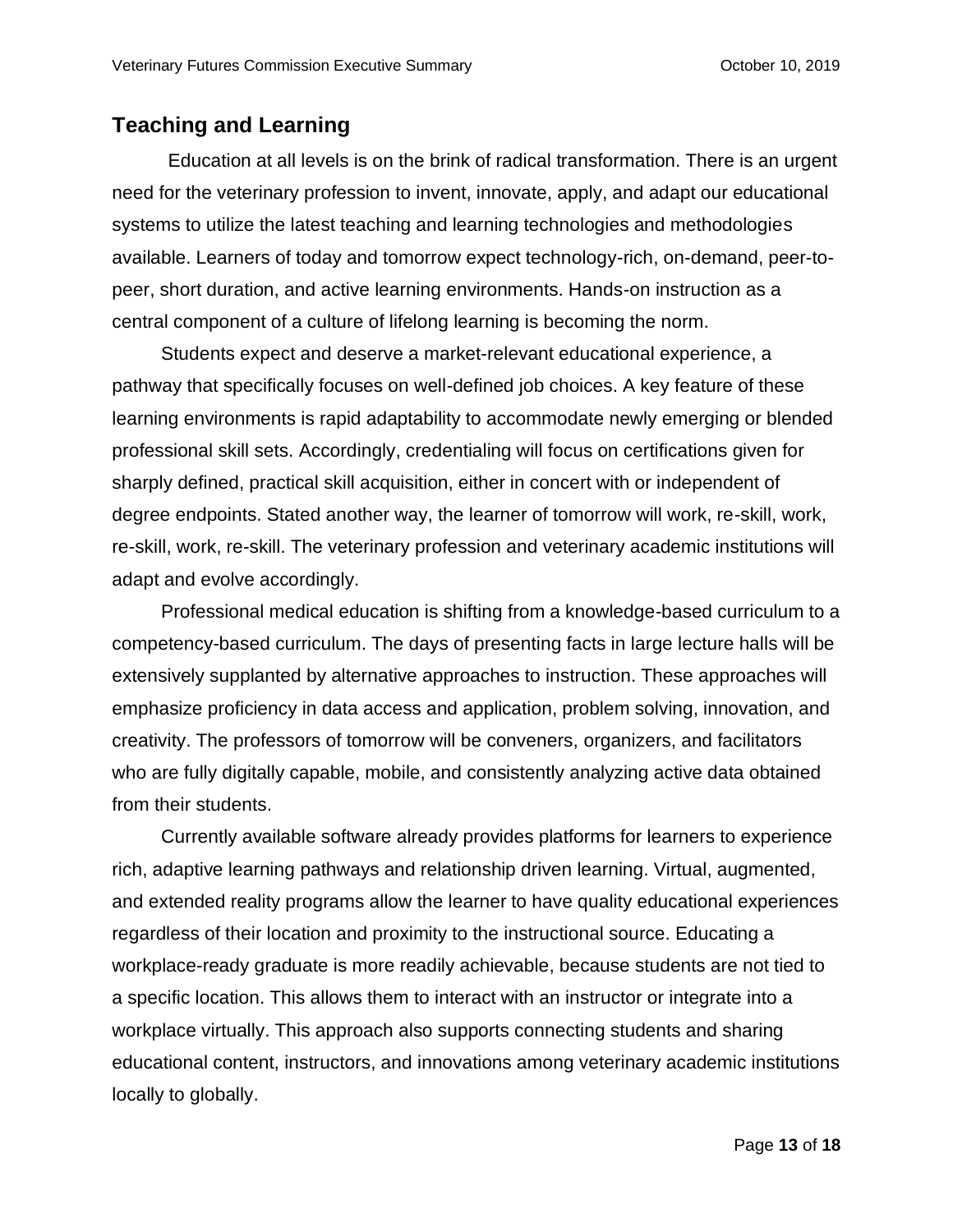#### *Trends impacting the future of veterinary medical education*

- Schools of veterinary medicine will increasingly focus on learning for a lifetime to keep pace with a world of exponential change and to take advantage of expanding, alternate career paths.
- Schools will collaborate in a number of ways, such as by sharing "Big Data" with sister institutions and using Augmented Intelligence to improve learning outcomes and help develop market relevant graduates, sharing educational content, and connecting educational offerings.
- Competency based education will drive curricular development and enable more focused assessment and certification.
- Learners will become more engaged with their lifelong professional development by having greater access to multiple learning environments and increased responsibility for their own career development and credentialing.
- Areas previously considered "alternative tracks" will become increasingly mainstream, including global One Health, public health, entrepreneurship, and engineering, and schools will accommodate new relevant tracks, some not yet imagined.

## **Discovery**

Veterinary medical research will continue to be influenced by academia and other research organizations. Veterinary medical training and education will be aligned with (1) a trend towards demand-driven research; (2) detection, treatment, management and prevention of disease; (3) maintenance of health in all species; (4) planetary health; (5) animals' presence in the lives of people; (6) pedagogy, and (7) the evolution of the veterinary medical profession itself.

One Health, representing the intersection of animal, human, and environmental health, will be an area of increased focus and importance. Animals in the lives of people will also be a more common focus of increased research. Growing population pressures will drive demand for increasingly sophisticated research into the economics of food animal production.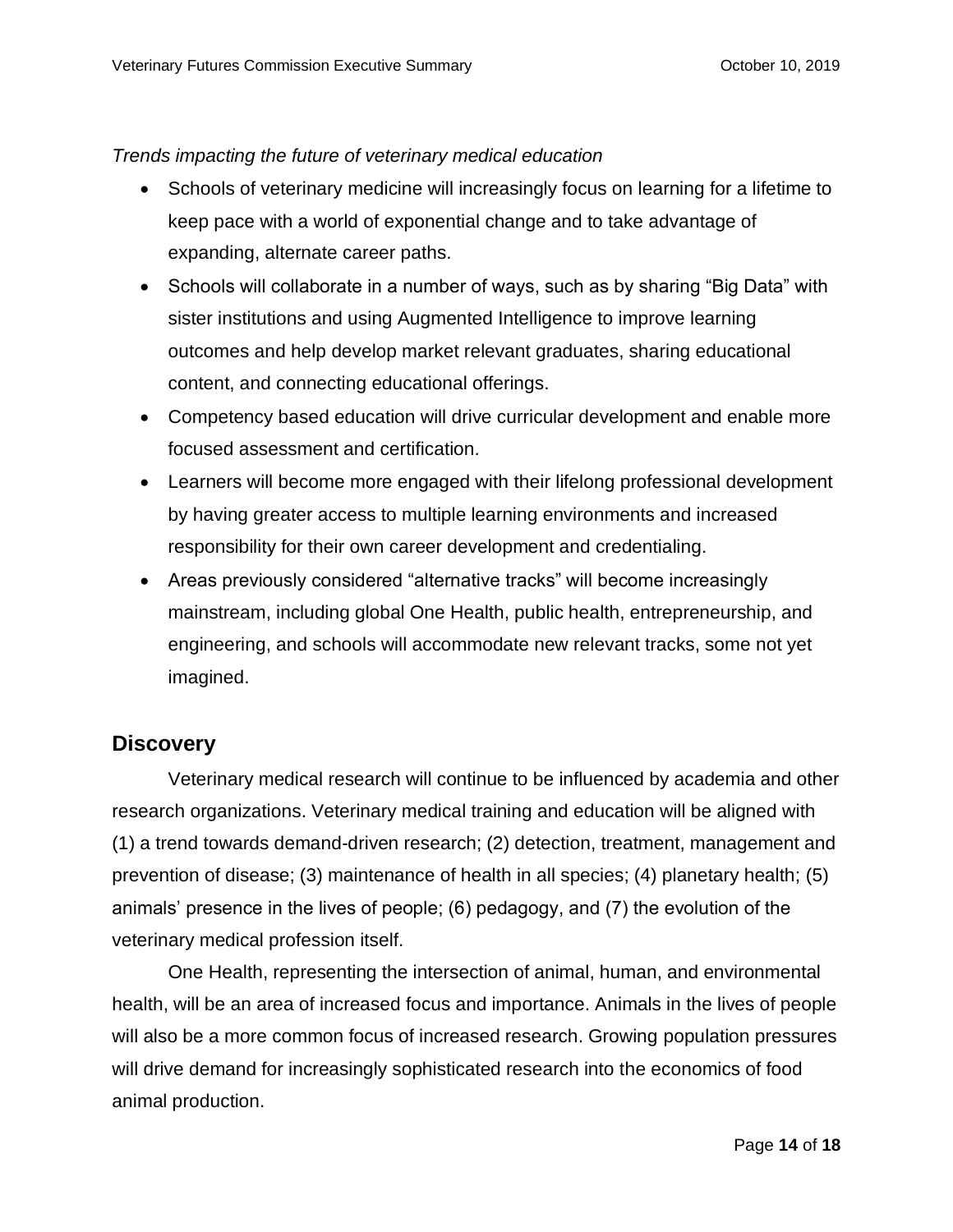Research within veterinary medicine will continue to span the spectrum from basic discovery to commercialization. Innovation and application will continue be the foundation upon which successful research outcomes are based. The application of basic research outcomes will engage veterinary clinicians, animal health scientists, and academicians. What is expected to change is the way in which these applications enter the broader consciousness of society, the extent to which applied research is based on efforts by multinational research teams, and the degree to which such global approaches are demanded by society globally.

A number of factors that currently play little or no role in present day research will emerge and have an increasingly influential impact on the way research is conducted. Chief among them are the availability of big data sets and relevant applications of artificial intelligence. Faster testing of ideas and hypotheses will be driven by artificial intelligence and technology-based modeling. These approaches will bring products and applications to market more quickly.

Traditional research laboratories will become rarer, being replaced by open, collaborative laboratories. Our profession will increasingly rely on computer science and digital engineering. Specifically, advances in data compilation, management, and application to investigate and assess new information from a veterinary perspective will emerge. To continue to be regarded as a major source of research expertise, traditional perceptions of what veterinarians do must broaden, and veterinary schools must emphasize the importance of veterinary research careers.

It is highly likely that sources of funding will also change. Support from traditional entities, like government funding agencies and pharmaceutical companies, will gradually decrease as a percentage of research portfolios, while emphasis on venture capital and the testing of ideas without an initial investment in infrastructure will increase.

Our profession needs to reconfigure its self-image, society's perception of veterinary medicine, and the profession's roles in the context of One Health and a more diverse national and global presence. The diversity of professional opportunities available to veterinarians must be actively marketed with the aim of recruiting veterinary students with a broader range of backgrounds than has been the norm over the last 50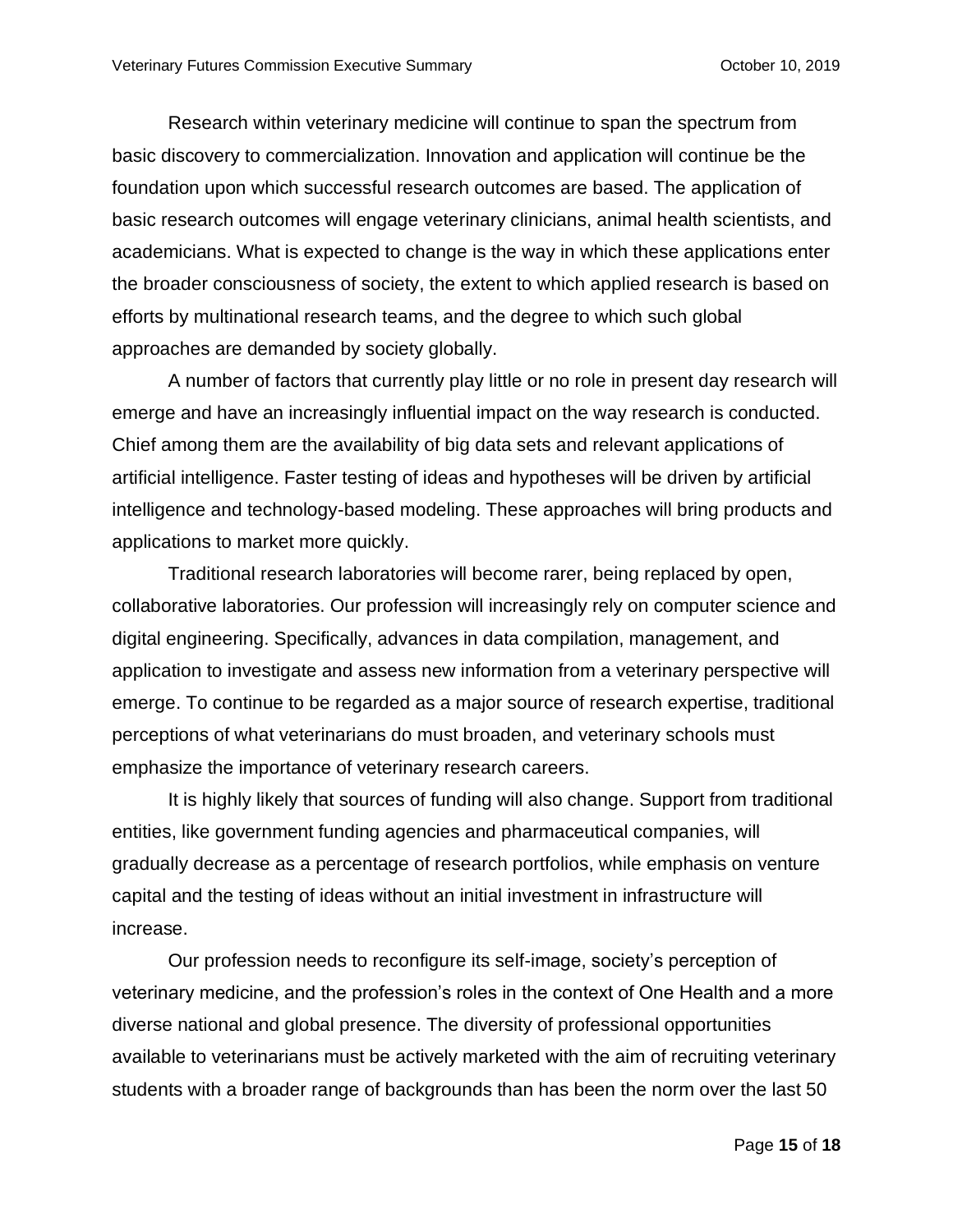years. Veterinary school curricula must evolve to afford more opportunities for exposure to diverse areas of research.

### *Trends affecting the future of discovery*

- Economic realities and research trends will pressure universities to transition from the "independent investigator" model to large research-team consortiums.
- Individuals with computer science, engineering, and data analytics backgrounds will be essential to future research efforts and should be actively recruited to the profession.
- Clinical trials as we know them will be enhanced and perhaps even replaced by newer technologically based methods leading to faster identification and effective clinical testing of new products.
- Consistent terminology should be adopted throughout the profession to better mine, interpret, and apply relevant data.
- Artificial intelligence will be the engine driving valuable market research to enhance veterinary healthcare delivery.

# **Summary and Conclusions**

We as a veterinary profession and as individual veterinarians within the profession must embrace the social, technological, and environmental disruption occurring in the world around us. Veterinary medicine will experience new demands and expectations as the roles of our members expand from traditional primary care and referral practice into technology-based specialties, especially where data-intensive skills are required. Examples include epidemiology, basic and applied research, information management, biomedical engineering, accessing resources, publications management, and communications and coordination across geographic and specialization boundaries.

In order to meet these challenges, we must increase diversity in all of its dimensions throughout the profession to benefit from novel approaches to research, education, product development and clinical practice. A central element of meeting the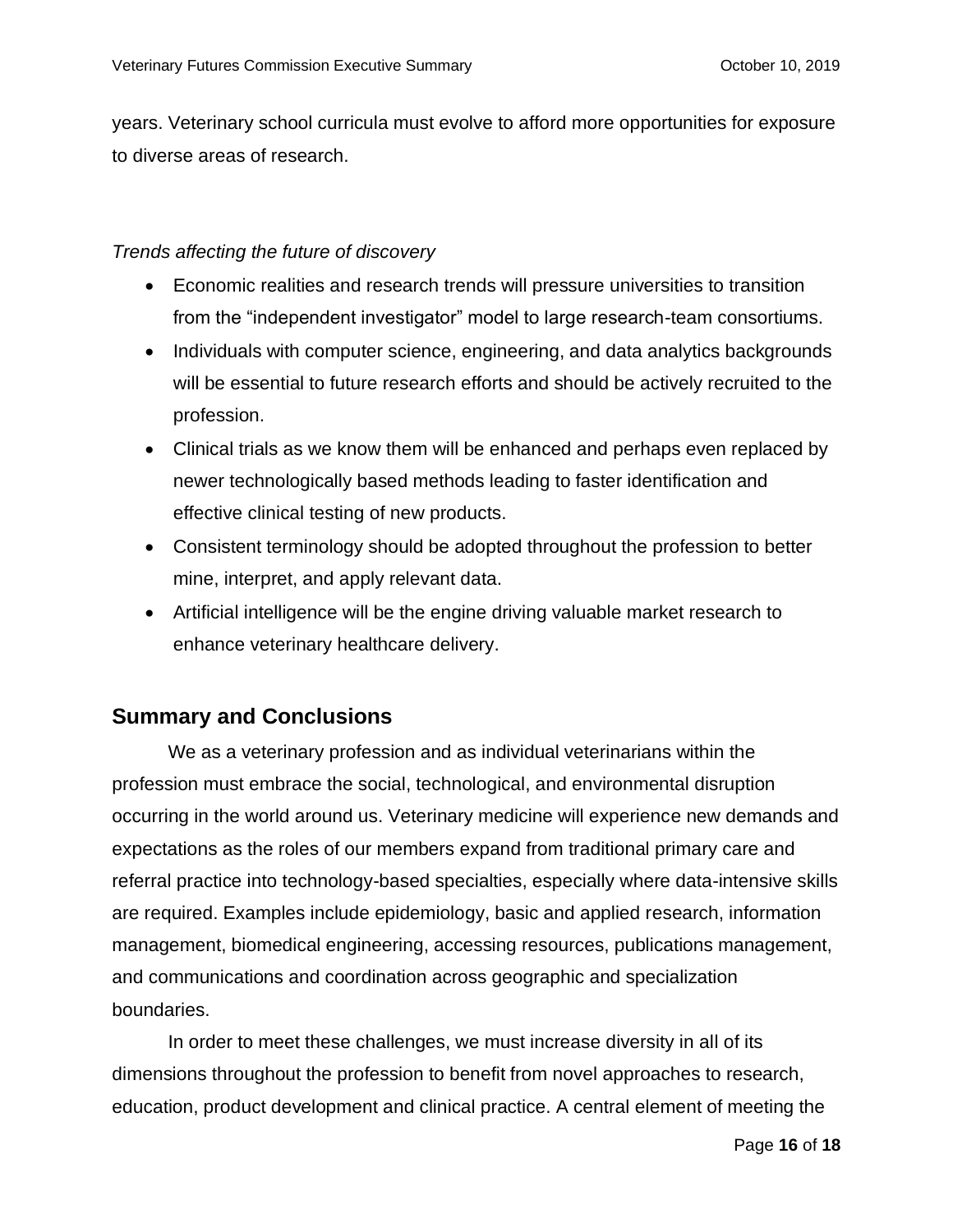demands of the future will be a constant focus on the connectivity involving animals, our fellow human beings, and the environment. Examples of this interrelationship include the human-animal bond, protein-based food security, protection against zoonotic diseases, development of innovative products and animal health solutions, and an increasing need for applying global solutions and resources to meet universal challenges.

Every veterinarian must recognize the inevitability of fast-paced change in our profession, embrace the need to adapt to the evolving landscape in which we operate, and contribute to a profession which can and will thrive into the future. The leadership of the profession must keep pace with changes affecting veterinary medicine, both external forces and those from within. Individual members of our profession can and must contribute to this dynamic process by being engaged, keeping informed, participating regularly in professional forums, expressing their expectations to our professional leaders, and maintaining a commitment to professional growth and lifelong learning. Unless we respond in a positive and meaningful way, the relevance of our profession will be at risk.

## **AVMA - AAVMC Veterinary Futures Commission Members:**

- **Eleanor Green**: Carl B. King Dean of Veterinary Medicine, Texas A&M University, College Veterinary Medicine and Biomedical Sciences (**Chair**)
- **Warwick Bayly**: Professor of Equine Medicine, Washington State University, College of Veterinary Medicine
- **Steve Curvey**: Chief Operating Officer, Veterinary Study Groups Inc.
- **Carla Gartrel**l: Associate Dean for Academic Affairs, College of Veterinary Medicine, Midwestern University
- **Christine Jenkins**: Chief Medical Officer, Vice President of Veterinary Medical Services and Outcomes Research at Zoetis